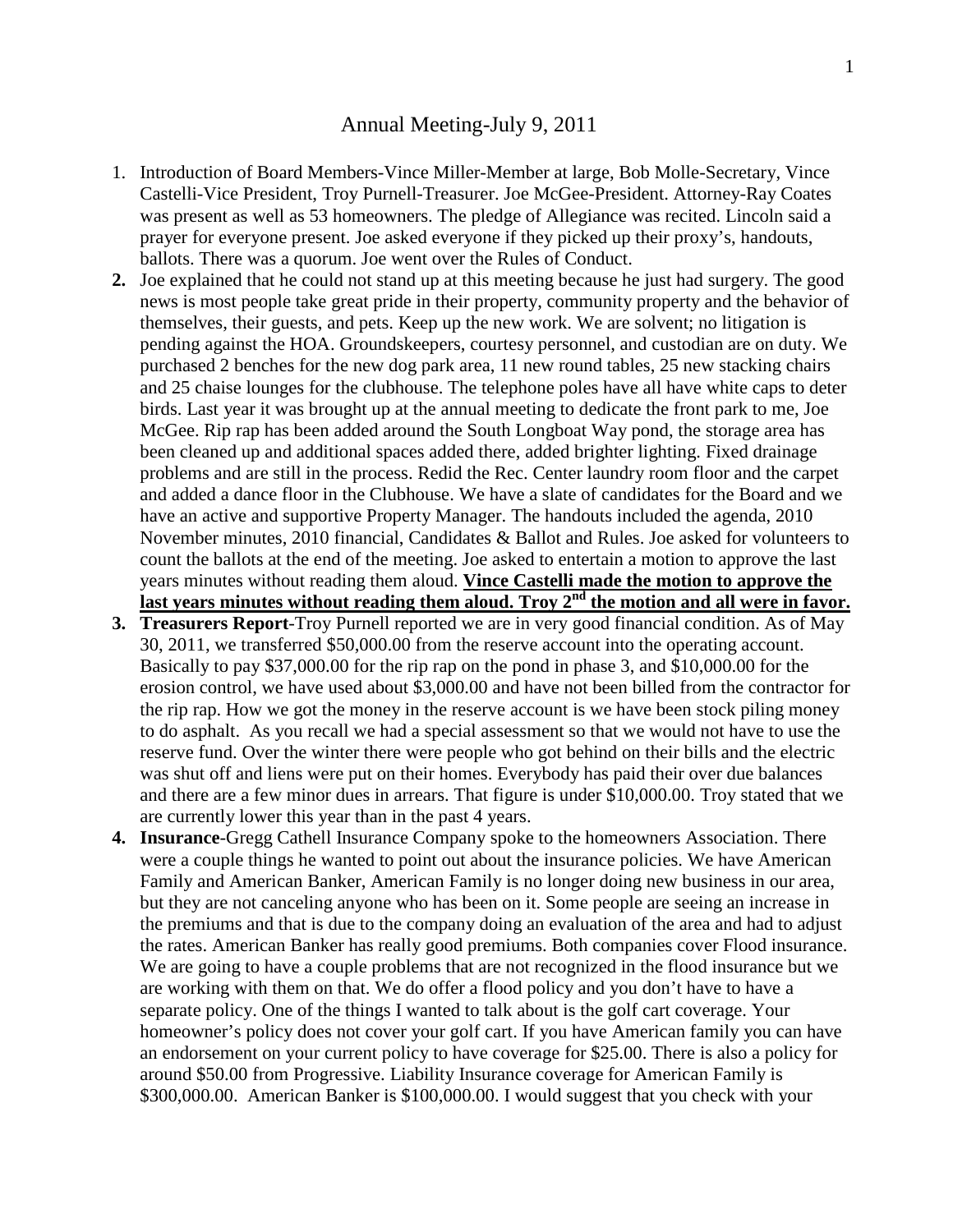main homeowner's policy at your full time place of residence and see what your coverage is there. Gregg went into great detail and gave a lot of useful information. He thanked everyone for their business. If you have any questions you can call our office.

- **5. Property Managers Report**: Troy explained the 3 options on the ballot. He said everyone would have 1 out of 3 choices on what to do if and when there is an excess in the operating budget. We will have \$10 to \$15,000.00 in surplus. You can vote to leave it in the operating account, have it put into the reserve account, or to get a refund. In the past when there was a surplus it has always been voted to put it in the operating account. As far as my property managers report the pipes in the development were put in 1989-1998 and at the time the pipes that were put in were galvanized. Where these pipes join is where we are having rust thru issues. We are still addressing and working on these erosion issues.
- **6. Committee Reports**: **Activities Report**-Elaine Davidson and Craig Bell are not here. Joe said we have had several successful events so far. The Shrimp feast is coming up on July30th, Next month we have Pool party & the Swing Dance on August 6th and the Murder Mystery-August 13th, Crab Feast-August 27. We had a few problems with the newsletter not getting to the homeowners on time and that's because we were sending it bulk mail and we have switched to first class and it much better. We have had a lot more participation from new homeowners. Some have even stepped up and chaired a committee or they have helped with an event. **Maintenance & Beautification-Carl isn't here because of a recent surgery. He sent a report** with Bob Molle. Carl said thank you to all the families who came and assisted with the community clean up day. His list started with the announcement of the Murder Mystery coming up that he and his wife, Linda, are chairpersons. It has been a huge success and with this event it has to be paid for before the event, because NO TICKETS are sold at the door. In the new horseshoe pits we've added more sand. The road lines and bumpers have been painted this year by Jim Coyle and family and this saved us over \$2,000.00. We replaced the plants on the side of the Rec. Center, and will be replanting this fall at the Clubhouse. We purchased new pool chairs, tables. The pool contractor has again done a great job with the pools and life guards. We continue to have adopt-a-daisy program that has been chaired by Mike & Kay Whaley which has several flower beds that are weeded thru out the year by homeowners and there is a plaque with their names in each bed. Paddle boats were refurbished by Mike Whaley, Andy Lapinski, George Benyak, Vince Miller. A dog walk area has been upgraded with a fenced in area for dogs that can be controlled without a leash. As always, you must pick up after your dog. Bob said that Carl wanted the next areas of attention to go to Joe McGee. First, the pond at the Clubhouse needs some attention; it has been discussed for the last 5 years. There needs to be rip rap around the pond behind the clubhouse. We have lost 15 feet since the pond was created and I will mention that it is behind my house. Joe replied and said that part of the loss of water over there is due to not having rain. Carl also recommended that all the fountains be removed in the fall and put back in the spring. He suggested that we have them surfaced at the end of each season. Joe said we used to have them taken out every year and we would always run into problems when they were put back in. We now leave them in all year, because we can not find a reliable repair person. If anyone knows someone that is reliable, please give their name to one of the board members or Valerie. Joe said that Carl is a great asset to Assateague Pointe; he had 52 homeowners help on Community clean up day. Joe mentioned 2 people who own a home here and keep donating flowers; mulch, shrubs and Joe had to tell them that they will have to take money for all of the extra things they have been buying out of their own pocket, because it was in excess of \$500.00 dollars. These are a few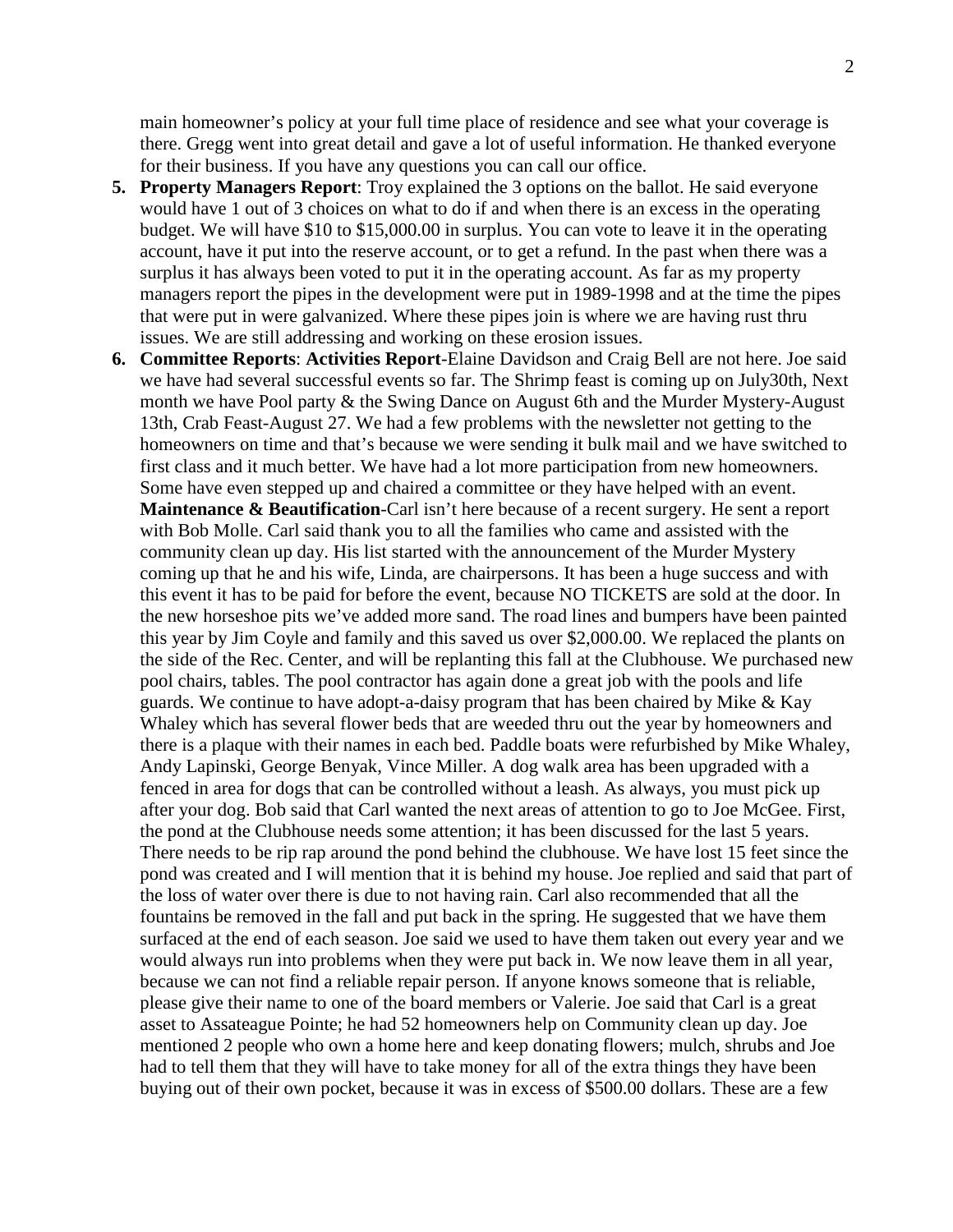people who donate their time and money towards this community and it really shows. Tonight is Movie Night at 7:00 PM at the clubhouse and the next movie night will be July  $23^{\text{rd}}$ . Joe was going over the amount of thefts that have occurred in the last year and a half in our community. There has been an individual who is a homeowner that has been indicated for the battery thefts. His name is Robert Hockstad. There is a court hearing for this individual on August 6<sup>th</sup> and Valerie has been subpoenaed as well as some of the homeowners that batteries that were taken from, I will also be there. Valerie has done a lot behind the scenes, by gathering information that she shared with the State Police. She also asked for the Bureau of Criminal Investigation to be involved in this matter, which was able to do a lot more investigating than the State Troopers had time for. It's a shame that this individual is in this community and for him it's like taking candy from a baby. There were questions from the audience about what could and what could not be done. Our attorney addressed some of the concerns that homeowners had. Joe continued on with the meeting and brought up the electrical concerns that we have discussed. We are in the process of adding additional lighting in the storage yard. We are also getting brackets made for the signs, thru out the community. The front office lattice was cleaned and power washed the model home.

- 7. **New Business**: When the board meets this year we will discuss 4 more cameras in the storage yard. Troy is working on a problem with our HOA truck. We are only getting 8-9000 miles per .3
- 8. **0**set of tires. We have received numerous excuses from Barrett Chevrolet on why we are having problems, one was that we need to change the oil more frequently; the other excuse was that it was being driven to slow.
- 9. **Candidates Introduction**: Joe said we have 4 candidates and 3 openings. Joe was corrected last year about our elections and how long the terms are for the candidates. 2 are elected for 1 year and 3 are elected for 5 years. Joe asked if there were any nominations from the floor. At this time he had the candidates come up and introduce themselves. Troy Purnell of Lot# 428 spoke, Vince Castelli of Lot#472 spoke, Vince Miller of Lot#374 spoke and Fred Verga of Lot#469. All the candidates spoke to the audience. Joe said you can cast your vote and put in the ballot box.
- 10. **Open Discussion**-**Paul Coleanne-Lot#465** noticed that there are a few boards on the pier that need repair. I was asked to mention from the owners of Lot#529, He would like the Basketball Dusk sign be put back up. It has been over a year since the sign disappeared. Joe told him that it had to be straightened out and it will be put back up this week. Paul also suggested that the lawn crew trim and cut on the same day instead of 2 separate days. This would be so the residents do not have to sweep things down 2 days in a row. Joe said that there is a reason for the way Neil handles the grass. Neil will do the trimming early in the day and do the mowing the following day early. He does it this way so he doesn't burn the grass up. As far as your concern about the grass getting thrown from these mowers, these mowers are self mulching mowers. Some people fertilize and water a little too much and that does get clumped up and falls onto the drive ways. There isn't much you can do to stop this. Paul said he told the board about the weeds growing from the eaves in the maintenance area building and it has been taken care of. Thank you. I've heard a rumor that this area is being leased for 1 dollar a year to a board member, Is this a rumor? Joe and Troy answered that yes it was a rumor. It is not leased. Paul asked the big machinery is the associations? Joe answered no. Paul asked why someone else's equipment is on our property. Troy answered and said the building on the property is mine. Joe said the developer has the rights to stay in the community. In case the property up